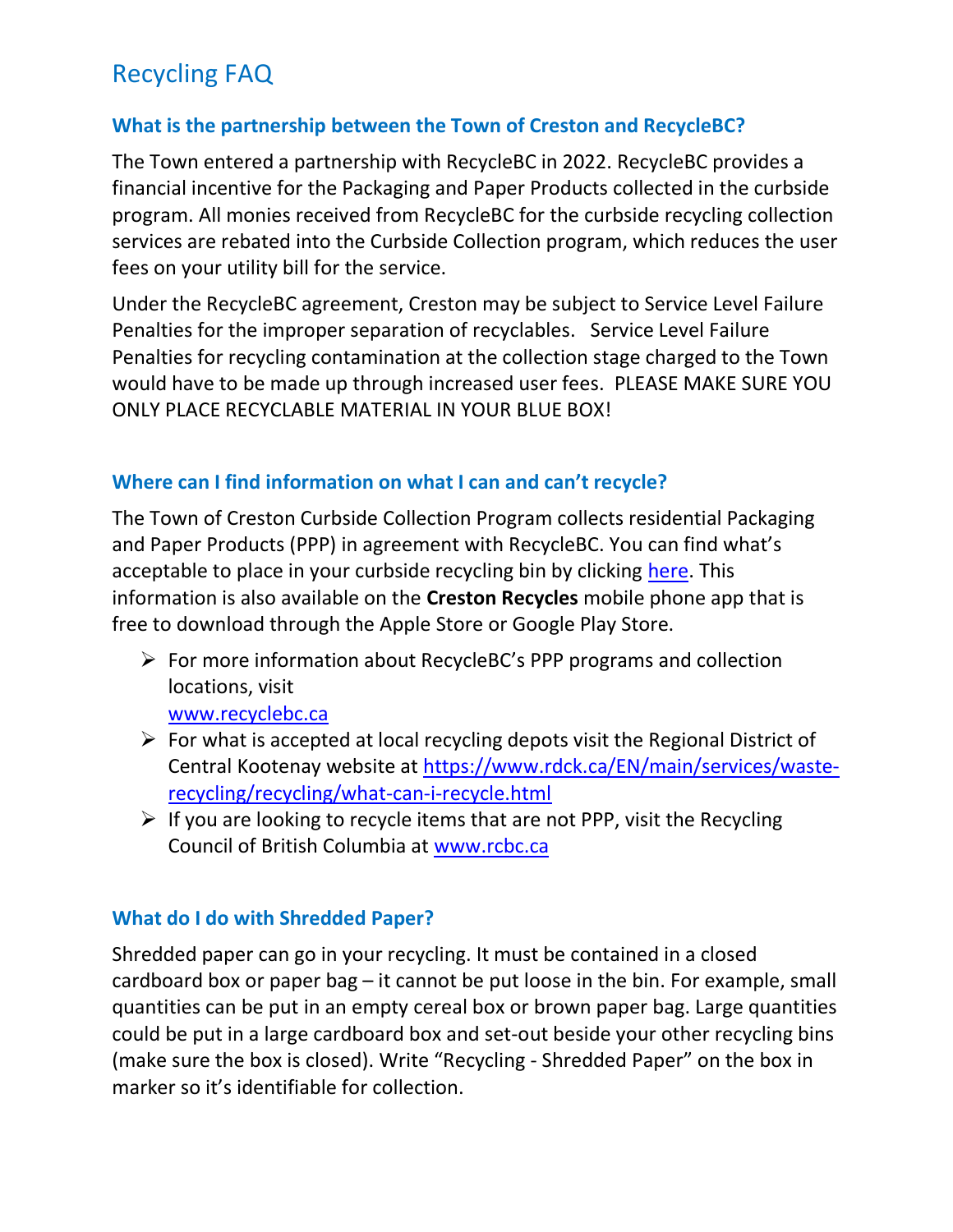Consider taking large amounts of shredded paper to a Recycle BC Depot (Creston Recycling Depot @ 412 Helen Street, beside the carwash) where you can put shredded paper directly in with other paper products.

Smaller amounts of shredded paper can also go in with your food waste. Shredded paper works nicely to absorb extra moisture from the food items you put in your green cart.

## What if I have more recyclables than will fit in the bin I was provided at the start of the program?

You may place as many containers of recyclables you need on the curb on your recycling collection day, provided the containers are clearly marked for recycling, have an open top and contain a maximum of 18 Kg (40 lbs) of material. Containers do not have to be a blue bin – you could use a garbage can or storage tote for example. If it is not obvious that your container is designated for recyclables it may not be collected.

Recycling symbol stickers to identify non-standard recycling containers are available at Town Hall for \$2, or you can make your own label, as shown below.

If you are providing your own plastic recycling bin, be advised that the weather is hard on plastics. Plastic containers that are not made to withstand cold temperatures or direct sunlight are susceptible to cracks and breakage, even when handled with care. Choose something that is durable and made to withstand harsh weather conditions to avoid additional costs of having to replace bins.

The example below shows a large garbage can used as an additional recycling bin, though any container, 120 L or smaller is acceptable.

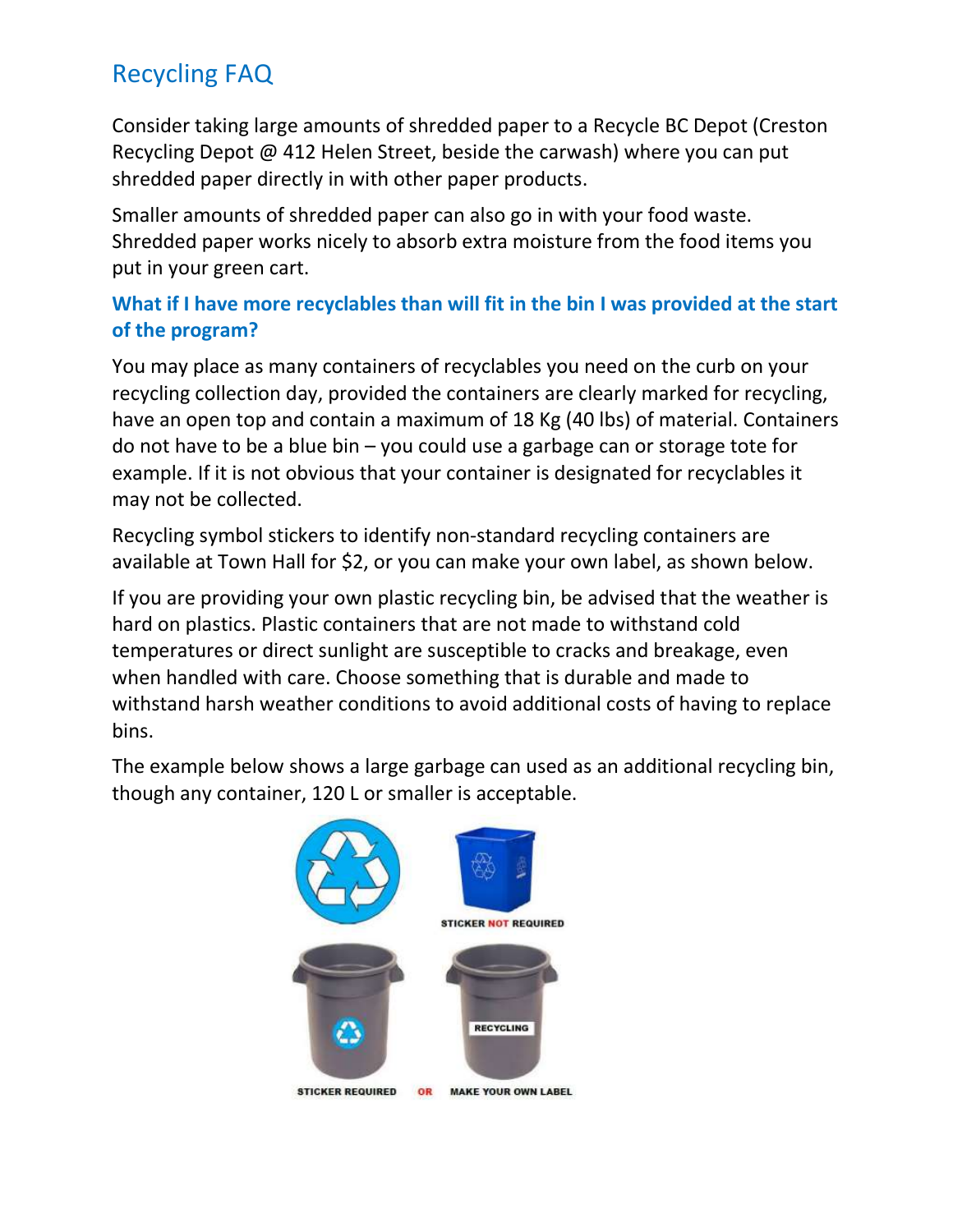### What do I do if my recycling bin breaks?

You will only be provided with one 83 L recycling bin from the Town at the start of the new Curbside Collection Program. Any additional or replacement bins required will be supplied by the homeowner or a 83L Creston branded blue bin can be purchased from Town Hall for \$25, plus applicable taxes.

### Why is Styrofoam not accepted in Curbside Collection?

When foam containers and cushion packaging are collected with other recyclables, they can break into pieces that mix with other materials. The pieces are difficult to separate, meaning less of the foam and other materials can be recycled. Foam packaging can be taken to the Creston Recycling Depot (412 Helen Street, beside the carwash) for recycling. Placing styrofoam in your Blue Box could result in Creston being assessed a Service Level Failure Penalty for the improper separation of recyclables. If your Blue Box contains styrofoam it will not be picked-up.

#### Why are plastic bags and overwrap not accepted in Curbside Collection?

When plastic bags and film is collected with other material, it is difficult to separate and less of the film and other materials can be recycled. Plastic bags, over wrap and many other types of film can be taken to the Creston Recycling Depot (412 Helen Street, beside the carwash) for recycling. Placing plastic bags and overwrap in your Blue Box could result in Creston being assessed a Service Level Failure Penalty for the improper separation of recyclables. If your Blue Box contains plastic bags and overwrap, it will not be picked-up.

#### Why is glass not accepted in Curbside Collection?

When glass is mixed with other Curbside Collection materials, it can easily break and mix with other materials. First and foremost, broken glass is a safety hazard for anyone handling recyclables. Broken glass is also difficult to separate, and therefore less of the glass and other materials can be recycled. Deposit glass bottles can be taken to Columbia Bottle- Recycle (1420 Northwest Blvd) for a refund. Non-refundable glass containers and jars can be taken to the Creston Recycling Depot (412 Helen Street, beside the carwash) for recycling. Placing glass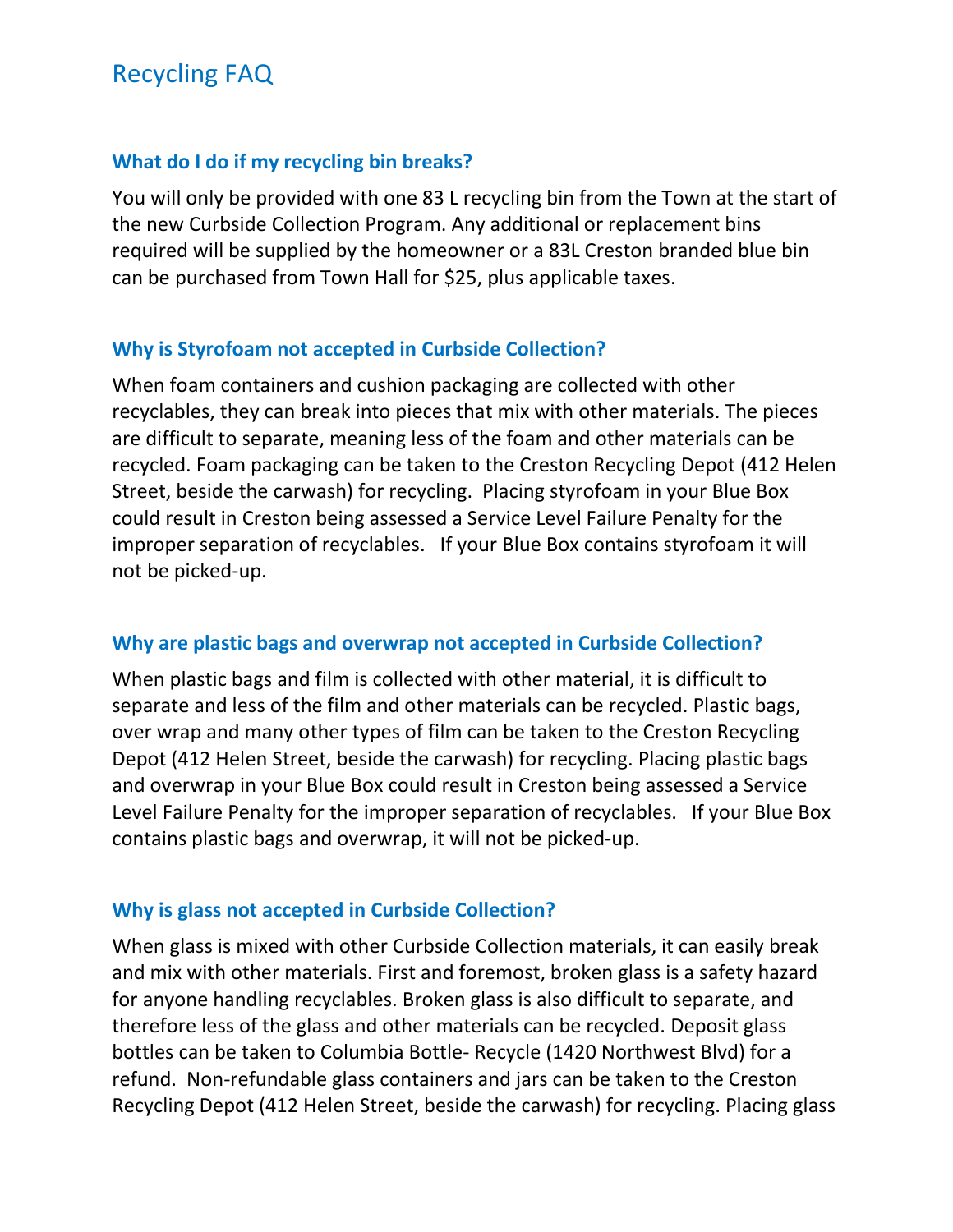in your Blue Box could result in Creston being assessed a Service Level Failure Penalty for the improper separation of recyclables. If your Blue Box contains glass, it will not be picked-up.

## What is Other Flexible Plastic Packaging (OFPP), and why is it not accepted in curbside collection?

The OFPP category consists of: crinkly plastics like chip bags and granola bar wrappers; stand up pouches and zipper lock bags; woven and net plastic bags; flexible packaging with a plastic seal and non-food protective packaging. OFPP is also difficult to separate from other recyclables. OFPP category plastics can be taken to the Creston Recycling Depot (412 Helen Street, beside the carwash) for recycling. For more information on OFPP, visit

www.recyclebc.ca/flexiblepackaging/ Placing OFPP in your Blue Box could result in Creston being assessed a Service Level Failure Penalty for the improper separation of recyclables. If your Blue Box contains OFPP it will not be picked-up.

## Why can garbage cans have lids but recycling containers shouldn't?

At this time, lids on curbside recycling bins will not be permitted. Lids on bins generally have a tighter fit, are more difficult for collectors to remove than those on garbage cans, and are more prone to cracking and breaking. Additionally, because residents are entitled to put out unlimited recycling bins, it could significantly slow the collection process down if lids had to be removed from multiple bins at each household. This causes an increase in truck emissions as well.

Concerned about litter? We kindly ask that if you find recyclable materials that have escaped bins on or near your property that you pick them up and put them in your bin for the next collection. Some steps can be taken to reduce the amount of litter from your recycling bins:

- $\triangleright$  Put out more bins in order to keep the level of material in each bin below the rim and help prevent recyclables from falling and blowing out.
- $\triangleright$  Organize your recyclables so that heavier items are on top of the lighter items.
- $\triangleright$  Putting your recyclables out on the morning of your collection day instead of the night before will also help reduce litter.